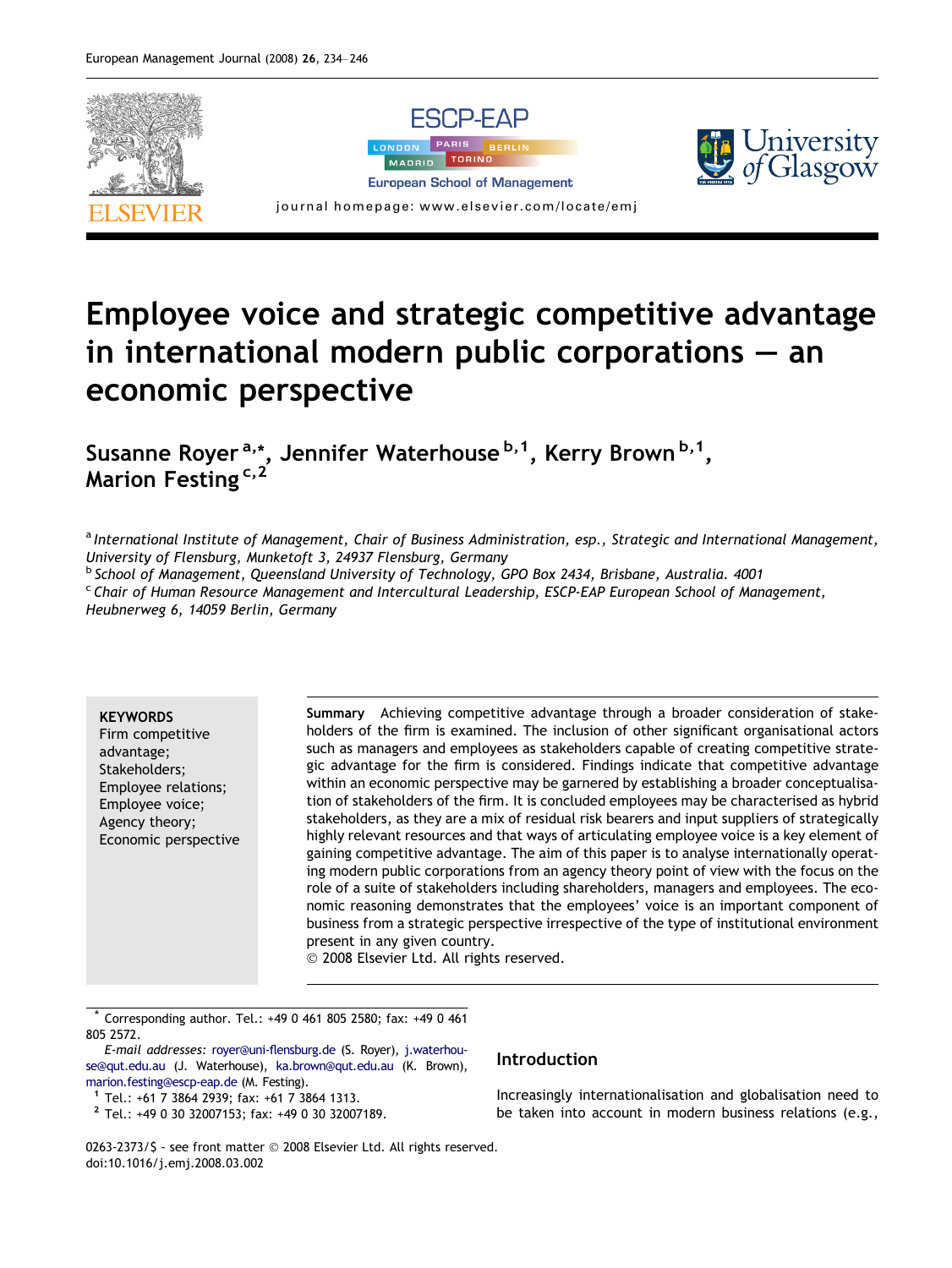[Jones, 2005\)](#page--1-0). Structural adjustment of national industry sectors and labour markets has occurred in most Western countries as a response to this global competitive pressure. One effect of restructuring has been a decline in traditional blue collar jobs over the last two decades as manufacturing industrial activity has increasingly shifted to those countries that are able to reduce production and labour costs ([Kenney](#page--1-0) [and Florida, 2004\)](#page--1-0). However, higher skilled knowledgebased work now also faces the prospect of relocation with its inevitable consequence of job loss, e.g., Fujitsu established an IT service centre in Bangalore and IBM India acts as a major outsourcing partner for other firms helping them with relocating activities to India.<sup>3</sup> Knowledge workers are those who have been argued to contribute to the realisation of much of the competitive advantage of firms today. [Druc](#page--1-0)[ker \(2001:8\)](#page--1-0) goes as far as to postulate ''[..] that knowledge workers collectively own the means of production". New patterns of employee career and employment structures have emerged as part of the strategic positioning of firms in an increasingly internationalised and mobile workforce. Traditionally, the shape of employee relations and the acquisition of firm-specific competitive advantage have been driven from the perspective of the company shareholder [\(Sternberg, 1992; Shankman, 1999](#page--1-0)).

Given the acknowledged contribution knowledge workers provide to the competitive advantage of firms (e.g., [Zander](#page--1-0) [and Kogut, 1995](#page--1-0)), this paper analyses the question of whether a broader concept of firm direction-setting and action would achieve better business outcomes. The suggestion is that employees as a stakeholder group should be considered from an economic perspective on strategic competitive advantage realisation. It is contended that a pure shareholder orientation is not sufficient in achieving high levels of firm competitive advantage as it may prevent managerial enrichment and also may fail to link valuable human resources to firm activity. This research question highlights a new orientation for developing strategic competitive advantage and at the same time underscores the relative power and resilience of the shareholder perspective in practice as well as in research (e.g., [Deakin, 2005\)](#page--1-0).

To obtain further insights into this relevant problem for theory and practice this paper starts with a description of recent developments regarding stakeholder relations in modern public corporations. The literature review shows that in many contexts, long-term, stable employment is diminishing. Moreover, strategic management literature suggests that firm-specific human capital is a central resource for the realisation of competitive advantages (e.g., [Wang and Barney, 2006\)](#page--1-0). The paper considers the concept of employee voice in providing the vehicle for articulating labour concerns to capital policy and decision-making. Employee voice is defined as a mechanism through which employees may air grievances ([Gollan, 2001](#page--1-0)) and in a broader sense, any means through which employees may voice concerns or contribute to the decision making of the company ([Wilkinson, Dundon, Marchington and Ackers, 2004\)](#page--1-0). These issues provide the impetus to obtain a deeper understanding of shareholders, management and employees as relevant actors with regard to modern public corporations. Agency theory is used to systematise the relations between these actors. From economic reasoning it is suggested that shareholders should be rather seen as insurers and not as owners in the traditional sense. Building on this perspective the next part of the paper conceptualises the roles of shareholders, managers and employees as stakeholders in the organisation with regard to the realisation of competitive advantages. A concluding summary regarding the consequences of the elaborated perspective and the implications on realising competitive advantages on the basis of valuable human resources and incorporating the perspective of 'employee voice' builds the last part of the paper.

## Recent Developments in Stakeholder Relations

Stakeholders are defined as ''[...] persons or groups with legitimate interest in procedure and/or substantive aspects of corporate activity" [\(Donaldson and Preston, 1995: 67\)](#page--1-0). Stakeholders that may be taken into account can be employees, customers, suppliers and creditors as well as groups with a non-economic relationship to the firm such as environmentalists [\(Culpan and Trussel, 2005\)](#page--1-0). In this paper the focus lies on employees as one highly relevant stakeholder group. Some authors see ethical reasons as the essence of the responsibility of firms towards employees (e.g., [Culpan](#page--1-0) [and Trussel, 2005; Shankman, 1999](#page--1-0)). We put forward an economic reasoning for this responsibility and outline the consequences for realising strategic competitive advantage. Competitive advantages are firm-specific advantages that either cannot be imitated by other firms or, if replicable such replication can only be achieved at an extremely high price.

The emphasis and importance placed on the interests of different stakeholders has significantly changed in many countries in recent times. Developments of the European Union and increased global competition have impacted on the industrial sovereignty of individual countries. The globalisation of financial markets has resulted in the adoption in Europe of an increasingly shareholder value perspective based on the US model ([Clark, 2006\)](#page--1-0). [Clark \(2006\)](#page--1-0) suggests, however, that this shift will not result in the adoption of a complete shareholder value model, but rather a hybrid ''enlightened shareholder value" model. As this shift towards greater consideration of shareholder interests occurs, the position of employees within stakeholder relationships has fundamentally altered.

Long-term employment has been the norm in many countries (for example, Germany and Japan). However, in recent times relatively short-term employment has become more prevalent. Employee responses include less loyalty and trust as well as a preference to dedicate human capital to general tasks that are not firm-specific to ensure the mobility of their skills in an increasingly insecure workplace (e.g., [Pfef](#page--1-0)[fer, 2005a and 2005b; Galunic and Anderson, 2000\)](#page--1-0). The Anglo-Saxon countries such as the U.S and Australia belong to the countries with the lowest percentage of employees with more than ten years of tenure in a firm. The longest tenures can still be observed in Japan with an average tenure of 11.3 years ([OECD, 1997\)](#page--1-0), while Germany takes an average position in Europe with 11 years of average tenure ([OECD,](#page--1-0)

<sup>3</sup> See [http://www.channeltimes.com/India/News/Fujit](http://www.channeltimes.com/India/News/Fujitsu_Opens_Service_Center_in_Bangalore/551-69834-741.html)[su\\_Opens\\_Service\\_Center\\_in\\_Bangalore/551-69834-741.html](http://www.channeltimes.com/India/News/Fujitsu_Opens_Service_Center_in_Bangalore/551-69834-741.html) and <http://www.ibm.com/ibm/in/> accessed 29–10–07.